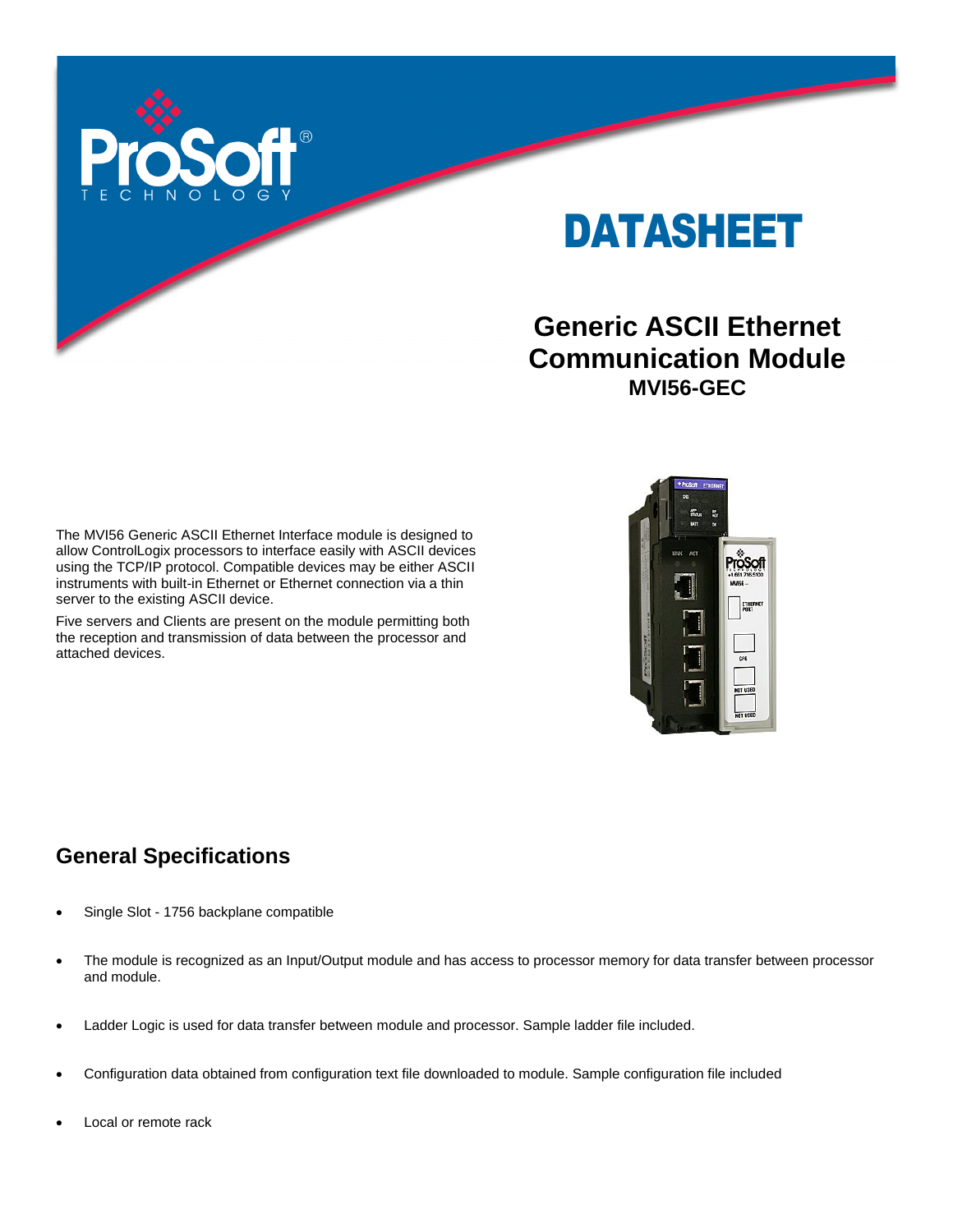### **Functional Specifications**

- Five Servers and five Clients to receive and/or transmit data
- 10/100 Base-T Ethernet-compatible interface
- Configurable parameters
	- o Service port number
	- o Connection timeout
	- o Close type
- Simple ladder logic operation
- Setup and monitoring through RS-Logix 5000 software and user-constructed configuration file (GEC.CFG)
- ControlLogix backplane interface via I/O access
- Each Server monitors
	- o State
	- o IP and port number of connected Client
	- o Error codes
- Each Client monitors
	- o State
	- o IP and port number of connected Server
	- o Message related parameters
- ASCII character strings up to 2048 characters in length supported
- Full hardware handshaking control, providing radio, modem, and multi-drop support
- User-definable module memory usage, supporting the storage and transfer of up to 4000 bytes to/from the control processor
- Module error and status conditions returned to processor for diagnostic purposes
	- o Module status
	- o Port error status word (bit mapped)
	- o Port receive state
	- o Port receive character count
	- o Port receive block count
	- o Port transmit state
	- o Port transmit character count
	- o Port transmit block count
- All data related to the module is contained in a single controller tag with defined objects to simplify the configuration, monitoring, and interfacing with the module
- Module configuration and communication configuration data is transferred to the MVI56-GEC via a pre-defined user data type in the processor



**Where Automation Connects™**

### **Global Distribution**

#### **We think like you do**

**ProSoft Technology® products are distributed and supported worldwide through a network of over 500 distributors in over 50 countries. Our knowledgeable distributors are familiar with your application needs. For a complete list of distributors, go to our website at:**

**www.prosoft-technology.com**

## **Global Support**

#### **We are there for you**

**All ProSoft Technology products are backed with free, unlimited technical support. Contact our worldwide Technical Support team directly by phone or email.**

### **Global Offices**

#### **We are where you are**

**ProSoft Technology has regional offices worldwide available to help you with all your industrial application needs. If you need help choosing a ProSoft Technology solution for your particular application check out our contact information under distributor sales on the website at:**

#### **[www.prosoft-technology.com](http://www.prosoft-technology.com/)**

**Whether your application is large or small, our technical professionals are there to help you choose the right communication solution.**